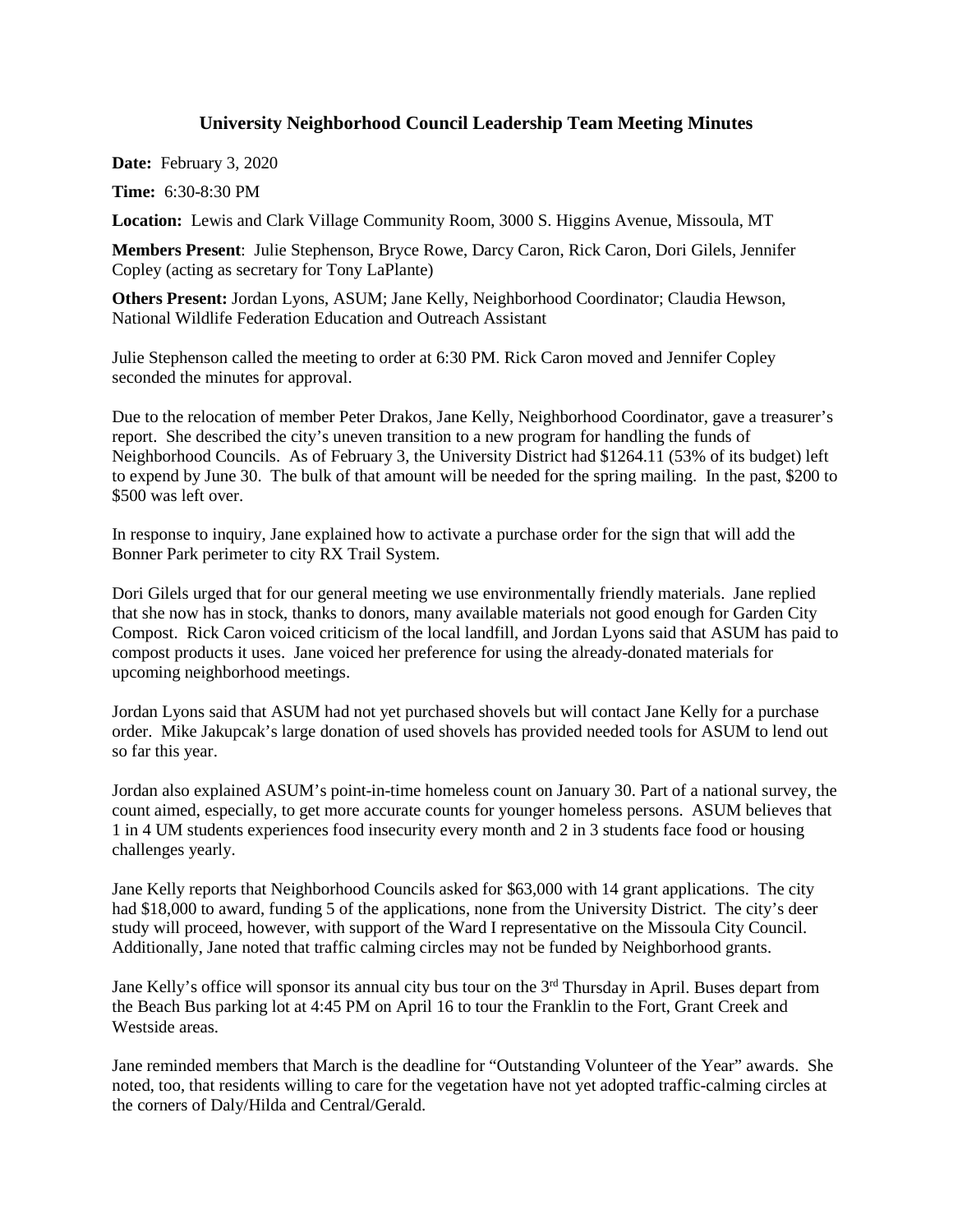With probable relocation of two members of the University District Neighborhood Council, Jane reminded members of the need to review roles.

As Julie Stephenson will be embarking on a medical mission trip to Africa in March, Dori Gilels agreed to chair the University District Neighborhood Council meeting in March and Bryce Rowe agreed to act as Treasurer.

After a short discussion of optional sites, including UM, members decided to use Hellgate High School for the May 12 general neighborhood meeting. Julie Stephenson will confirm the date and location with Hellgate High School officials.

Claudia Hewston, National Wildlife Federation Education and Outreach Assistant and an AmeriCorps volunteer, described the Federation's "Garden for Wildlife" program, outlining what citizens must do on their property to be certified as "wildlife habitat." The certification involves supporting native wildlife by providing food, water, cover, a place to raise young, and sustainable gardens.

Jennifer Copley moved to invite Claudia to give a brief presentation at the May 12 community meeting. In the discussion that followed, Rick Caron described high interest in such programs in the University District neighborhood. He mentioned efforts to help schools become green schools and suggested a spring tour of wildlife-certified habitat in the University District. He mentioned that Hellgate High School is on a path to become the state's first Green Flag high school, while noting that Clark Fork School is the Green Flag School now in Montana. Members voted to include Claudia on the spring agenda.

Dori Gillels expressed her concern that the Neighborhood Council should get involved in helping residents understand rationale for the 4<sup>th</sup> Street building approved by the Missoula City Council. Dori shared a prepared statement by Gwen Jones justifying Gwen's vote in support of allowing development of the area. Dori said it is important to help residents understand the limited space in the Missoula Valley and Missoula's need to create affordable housing. Additionally, Dori suggested that residents need help in understanding tax-increment financing. Verbalizing the need for members of the Neighborhood Council to maintain public neutrality, Dori suggested that the University District should bring outside speakers to our general meeting to help bring understanding to these issues. Tasha Jones, Missoula Redevelopment Agency board member, was named as a potential source of clarification.

Members then brainstormed University District needs that might be addressed by this year's grant proposals:

- a. ADA accessible band shell storage units for Bonner Park;
- b. Adult exercise equipment for Bonner Park:
- c. Bike racks for the park.

Members discussed the importance of getting more information from Donna Gaukler, Head of Missoula Parks and Recreation. Jennifer Copley volunteered to rough draft a letter for the March meeting that would urge The Department of Parks and Recreation to investigate of completion of these projects at Bonner Park.

Rick Caron reminded members of his strong feeling that the University District "bark park" area could be better used for community recreation. He brought up the labor-intensive problems of cleaning up dog waste in a riparian area. He expressed the willingness of Morgan Valliant, Missoula Conservation Lands Management, to attend the spring meeting to discuss with residents issues involving the dog park and its